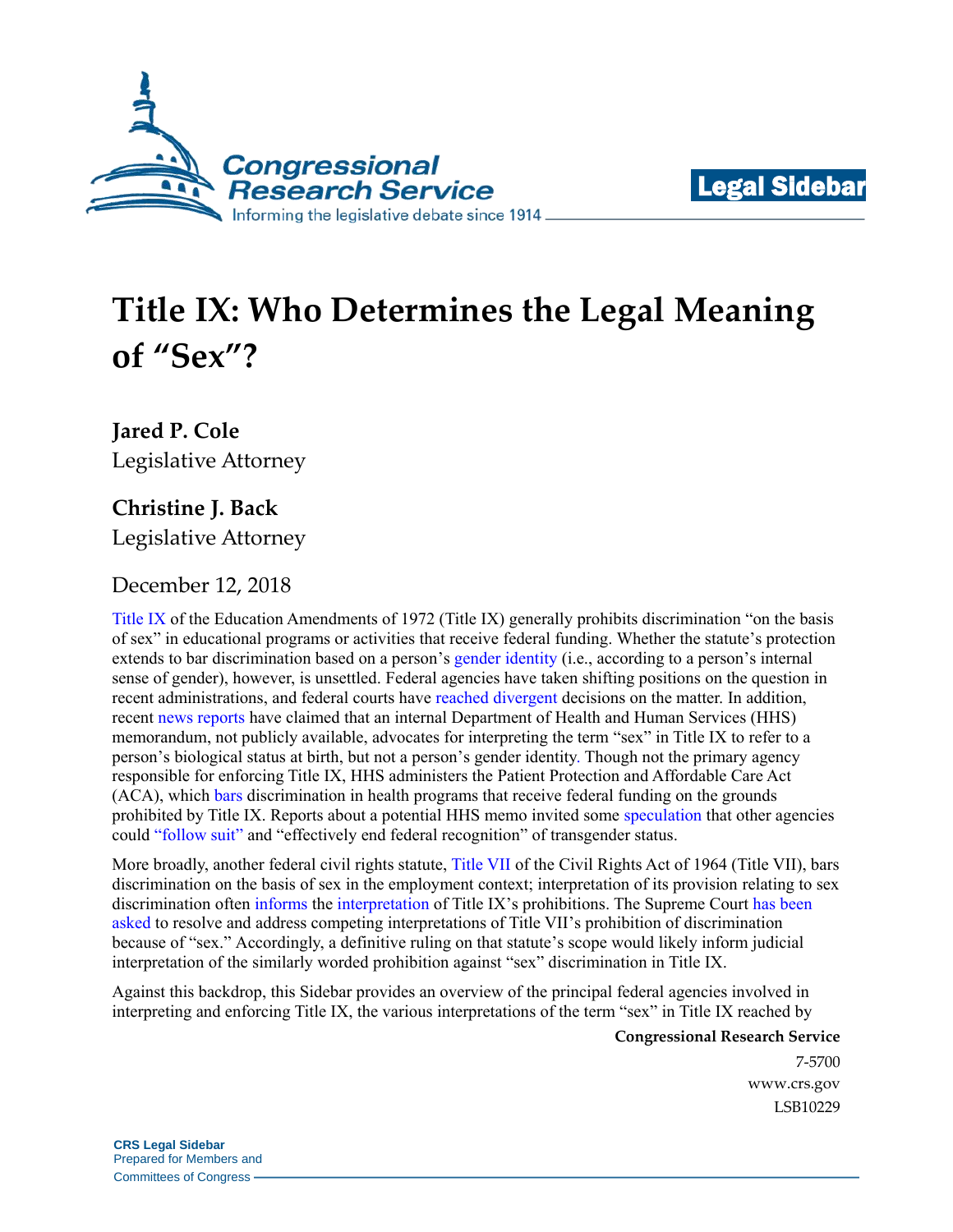those agencies and federal courts, and the potential interplay among conflicting interpretations of a statutory term between courts and federal agencies.

#### **Federal Agencies' Role Enforcing and Implementing Title IX**

[Title IX](https://www.law.cornell.edu/uscode/text/20/1681) generally prohibits discrimination "on the basis of sex" against any "person in the United States" in "any education program or activity receiving Federal financial assistance." Thus, educational institutions that receive federal funding, as well as non-educational institutions that conduct educational programs, are prohibited from discriminating based on sex in their academic offerings, scholarships, athletic opportunities, and other matters. Title IX protections are generally enforced in two ways. First, individuals [may directly sue](https://supreme.justia.com/cases/federal/us/441/677/) an educational institution that receives federal funding for violating Title IX. Second, federal agencies that provide funding to educational programs—by grant or loan, for example can issue [Title IX rules](https://www.justice.gov/crt/overview-title-ix-education-amendments-1972-20-usc-1681-et-seq) and regulations, monitor recipients' compliance with Title IX, and, [under certain](http://uscode.house.gov/view.xhtml?req=(title:20%20section:1682%20edition:prelim)%20OR%20(granuleid:USC-prelim-title20-section1682)&f=treesort&edition=prelim&num=0&jumpTo=true)  [circumstances,](http://uscode.house.gov/view.xhtml?req=(title:20%20section:1682%20edition:prelim)%20OR%20(granuleid:USC-prelim-title20-section1682)&f=treesort&edition=prelim&num=0&jumpTo=true) cut funding if a recipient violates Title IX.

The Department of Justice (DOJ) and the Department of Education (ED) play primary roles overseeing implementation and enforcement of Title IX. The Attorney General, under [Executive Order 12250,](https://www.justice.gov/crt/executive-order-12250) coordinates implementation and enforcement of Title IX across executive agencies. Indeed, all executive agency guidance and regulations on Title IX are subject to the Attorney General's approval. The [Education Amendments](http://uscode.house.gov/statviewer.htm?volume=88&page=612) of 1974 direct the Secretary of Education to promulgate regulations restricting sex discrimination at federally assisted education programs. The Attorney General and Secretary of Education delegated many of their Title IX responsibilities to DOJ's [Civil Rights Division](https://www.justice.gov/crt) (CRD) and [ED's Office of Civil Rights](https://www2.ed.gov/about/offices/list/ocr/index.html) (OCR), respectively. Given their overlapping duties, the two agency components collaborate in enforcing Title IX per a [memorandum of understanding.](https://www.justice.gov/sites/default/files/crt/legacy/2014/04/28/ED_DOJ_MOU_TitleIX-04-29-2014.pdf)

ED's Title IX [regulations](https://www.ecfr.gov/cgi-bin/text-idx?SID=7a5ff8c42edc9fb878e2c8264921ae30&mc=true&tpl=/ecfrbrowse/Title34/34cfr106_main_02.tpl) served as the model for a common Title IX [rule](https://www.justice.gov/crt/federal-coordination-and-compliance-section-156) issued in 2000 by 20 executive agencies, including DOJ. The common rule largely mirrored ED regulations and acknowledged ED's unique role interpreting and enforcing Title IX. Notably, however, neither ED's regulations nor the common [rule](https://www.govinfo.gov/app/details/FR-2000-08-30/00-20916/context) specify whether Title IX's use of the term "sex" should be strictly understood to refer to a biological characteristic or also encapsulates a person's identified gender.

Though ED and DOJ play leading roles interpreting and enforcing Title IX, other agencies administer statutes that may reference Title IX. As noted above, the HHS-administered ACA, for example, [prohibits](https://www.law.cornell.edu/uscode/text/42/18116) discrimination in any health program receiving federal funds on grounds listed in several civil rights statutes, including Title IX. When HHS issued [regulations](https://www.law.cornell.edu/cfr/text/45/part-92/subpart-A) in 2016 to implement this requirement, the agency construed ACA's anti-discrimination prohibitions relating to "sex" as covering discrimination based on a person's self-defined gender identity. However, these regulations (along with those forbidding discrimination based on "termination of a pregnancy") were [enjoined](https://scholar.google.com/scholar_case?case=14386575405068683828&q=227+F.Supp.3d+660&hl=en&as_sdt=20006) pending a final judicial ruling by a federal district court on a number of grounds, including that the HHS likely exceeded its authority under ACA. On the other hand, several other [federal](https://www.gpo.gov/fdsys/pkg/USCOURTS-mnd-0_16-cv-00100/pdf/USCOURTS-mnd-0_16-cv-00100-1.pdf) [district](http://files.eqcf.org/wp-content/uploads/2018/09/207-Opinion-and-Order-MSJs.pdf) [courts](http://files.eqcf.org/wp-content/uploads/2018/09/207-Opinion-and-Order-MSJs.pdf) have taking a different view of ACA's protections, interpreting the statute's Title IX-incorporating language as covering gender identity discrimination.

In sum, ED and DOJ play the leading administrative roles in overseeing implementation and enforcement of Title IX across federal agencies, and agencies have generally adopted [uniform](https://www.justice.gov/crt/federal-coordination-and-compliance-section-156) interpretations of Title IX that adhere to ED and DOJ guidance. However, individual agencies may need to assess how these rules apply to matters falling under their specific jurisdiction, including when an agency administers a statute that specifically incorporates Title IX's anti-discrimination prohibition outside of the education context.

#### **Agency Interpretations of Whether Title IX Compels Treatment Consistent with Gender Identity**

Executive agencies in the two most recent administrations seem to have reached different conclusions on whether Title IX addresses the treatment of persons in conformity with their gender identity. In the latter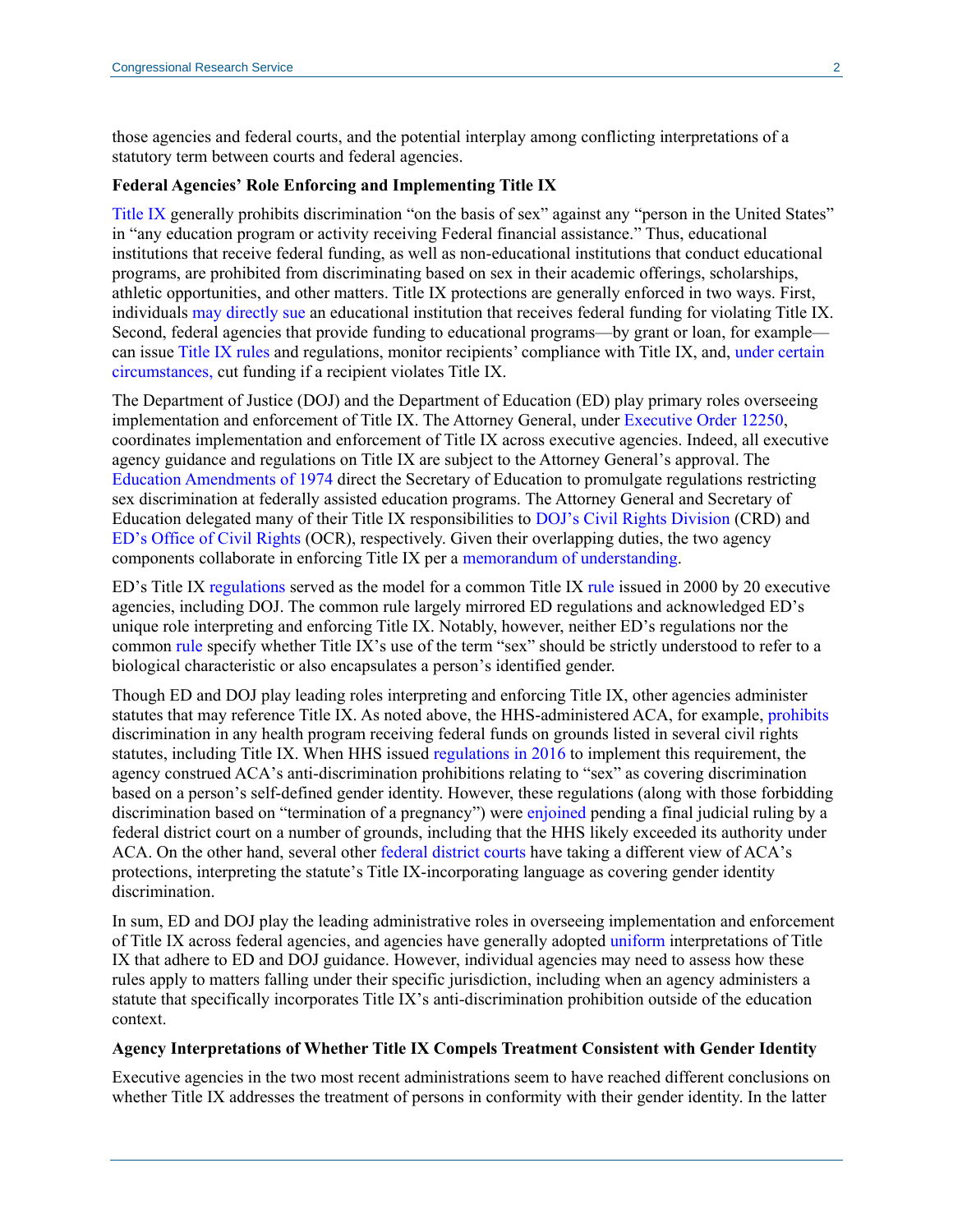years of the Obama Administration, ED and DOJ issued guidance construing Title IX-implementing regulations as restricting educational institutions or programs receiving federal funding from treating persons inconsistently with their gender identity. In 2015, for example, ED's OCR issued a [letter](http://www.bricker.com/documents/misc/transgender_student_restroom_access_1-2015.pdf) regarding transgender students' access to school restrooms. The letter noted that schools may, consistent with ED's Title IX regulations, provide sex-segregated facilities, such as restrooms, locker rooms, and showers. But when schools opt to make sex-based distinctions in such circumstances (e.g., providing different facilities for male and female students), the letter explained, schools "generally must treat transgender students consistent with their gender identity." The letter also pointed to two investigations by ED's OCR and DOJ's CRD of gender identity discrimination complaints against local school districts. Both led to [resolution agreements](http://www.bricker.com/documents/misc/transgender_student_restroom_access_1-2015.pdf) in which the districts agreed to ensure that transgender students would be treated consistent with their gender identity for restroom access purposes. Similarly, in 2016, OCR and CRD jointly issued a ["Dear Colleague" Letter](https://www2.ed.gov/about/offices/list/ocr/letters/colleague-201605-title-ix-transgender.pdf) (DCL) which instructed schools to "treat a student's gender identity as the student's sex for purposes of Title IX." According to the DCL, this "means that a school must not treat a transgender student differently from the way it treats other students of the same gender identity." The DCL advised that requiring transgender students to produce documentation proving their asserted gender identity itself "may violate Title IX."

Litigation followed these agency actions. The U.S. Court of Appeals for the Fourth Circuit (Fourth Circuit) in *[G.G. ex rel. Grimm v. Gloucester County School Board](https://scholar.google.com/scholar_case?case=8559666395330509814&q=822+F.3d+709&hl=en&as_sdt=20006)* deferred to the 2015 ED guidance as an authoritative interpretation of ED's Title IX regulations when considering a transgender student's challenge to the lawfulness of a school district policy that prevented the student from using the boys' bathroom. The Supreme Court [granted](https://scholar.google.com/scholar_case?case=9258833638594015671&q=137+S.Ct.+369&hl=en&as_sdt=20006) certiorari to review the case in late 2016. Just before the High Court granted review in that case, a federal district court in *[Texas v. United States](https://scholar.google.com/scholar_case?case=48685695113464305&q=201+F.Supp.3d+810&hl=en&as_sdt=20006)* preliminarily enjoined enforcement of the 2016 DCL, concluding that it was a "legislative rule" that should have undergone the notice [and comment procedures](https://www.law.cornell.edu/uscode/text/5/553) of agency rulemaking required by the Administrative Procedure Act. The court further concluded that the DCL conflicted with the text of Title IX and ED's [regulation](https://www.ecfr.gov/cgi-bin/text-idx?SID=3c90680a8aad7e7631ba14128747e572&mc=true&node=se34.1.106_133&rgn=div8) authorizing schools to provide separate restrooms for students based on sex.

But the possibility of a definitive judicial ruling on the propriety of the 2015 ED letter and the 2016 DCL seemed foreclosed when, in early 2017, the Trump Administration [rescinded](https://www2.ed.gov/ocr/letters/colleague-201702-title-ix.pdf) those documents. In so doing, ED and DOJ emphasized legal challenges to those earlier actions, and opined that the earlier, Obama Administration-era letters did not "contain extensive legal analysis or explain how the[ir] position is consistent with the express language of Title IX, nor did they undergo any formal public process." The rescission also stated that the withdrawal of these documents did not leave transgender students "without protections from discrimination, bullying, or harassment," and that "schools must ensure that all students, including LGBT students, are able to learn and thrive in a safe environment." Following the rescissions, the Supreme Court [vacated](https://www.supremecourt.gov/qp/16-00273qp.pdf) the *Gloucester County* decision and remanded the case for further proceedings (litigation in that case [continues\)](https://acluva.org/sites/default/files/field_documents/grimm_mtd_ruling.pdf). The federal district court in *Texas* [dissolved](http://files.eqcf.org/cases/716-cv-00054-128/) the preliminary injunction against the 2016 DCL after plaintiffs voluntarily dismissed their action.

Since the rescission of the Obama Administration-era documents, ED and DOJ have not issued a new guidance document or regulation addressing whether Title IX bars discrimination on the basis of gender identity. However, in October 2017, then-Attorney General Jeff Sessions [issued](https://www.justice.gov/ag/page/file/1006981/download) a memorandum conveying DOJ's position that Title VII's prohibition on discrimination in the workplace based on sex does not address discrimination on the basis of "gender identity *per se*, including transgender status."

#### **Recent Appellate Court Decisions Interpreting "Sex" in Title IX**

Some federal courts have also reached the issue of whether Title IX prohibits discrimination based on gender identity or transgender status without relying on guidance from federal agencies. Instead, these courts turned to judicial precedent from the Supreme Court, their own circuit, and other circuits. Though this case law continues to [develop,](https://scholar.google.com/scholar_case?case=12979488251120480196&q=97+F.Supp.3d+657&hl=en&as_sdt=20006) several federal appellate courts have recently held or suggested that Title IX protects against discrimination based on gender identity, including transgender status, in light of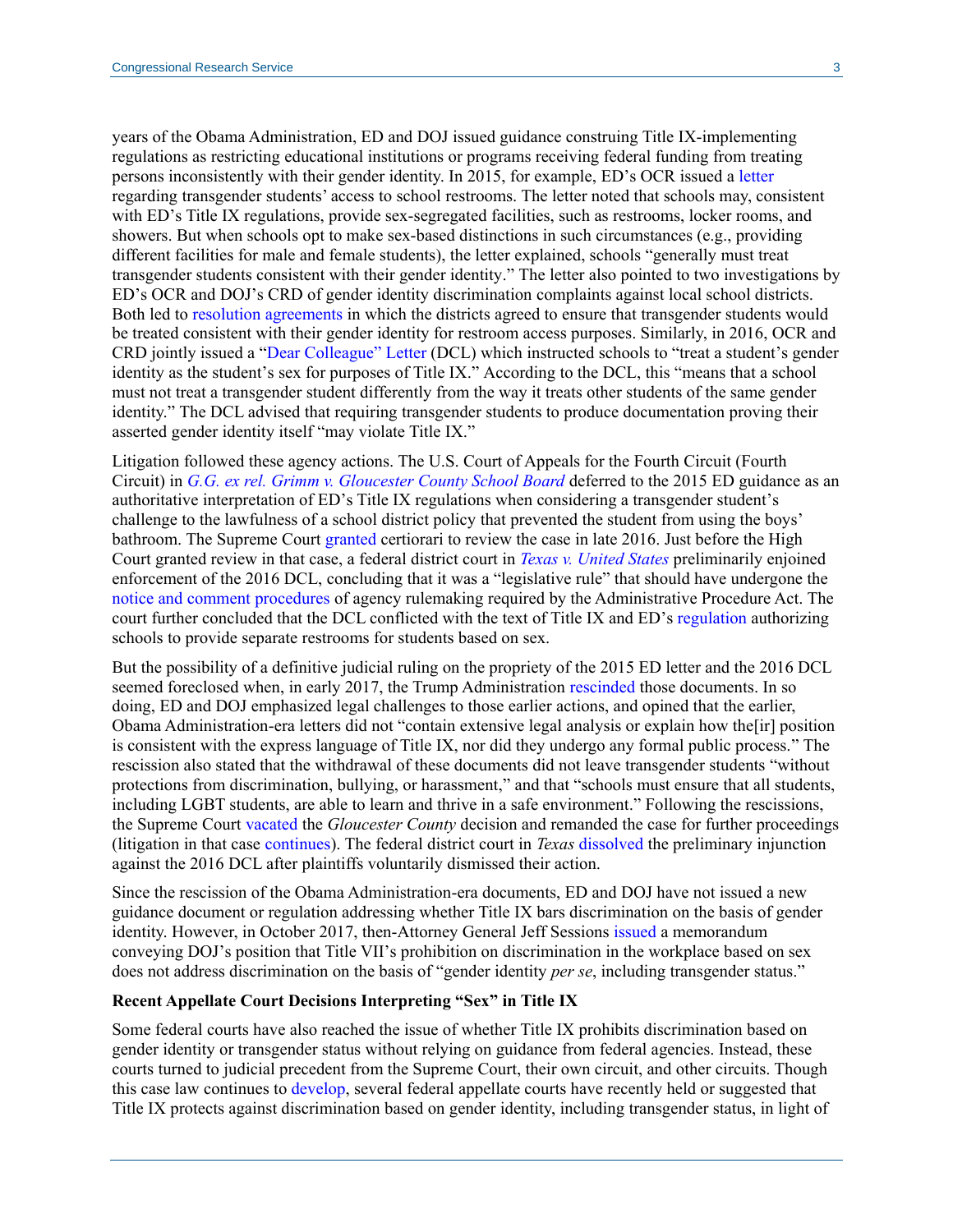the Supreme Court's 1989 *[Price-Waterhouse v. Hopkins](https://cdn.loc.gov/service/ll/usrep/usrep490/usrep490228/usrep490228.pdf)* decision which recognized "sex-stereotyping" as a method of proving sex discrimination under Title VII. As a general matter, a claim brought under a "sexstereotyping" theory asserts that when an entity discriminates against an individual based on a failure to conform to stereotypes associated with the individual's biological sex, such conduct is unlawful sex discrimination.

In its 2017 decision in *[Whitaker by Whitaker v. Kenosha Unified School District No. 1 Board of](https://scholar.google.com/scholar_case?case=9489172744748605764&q=Whitaker+by+Whitaker+7th+Circuit&hl=en&as_sdt=20003)  [Education](https://scholar.google.com/scholar_case?case=9489172744748605764&q=Whitaker+by+Whitaker+7th+Circuit&hl=en&as_sdt=20003)*, for example, the Seventh Circuit recognized the viability of a Title IX claim raised by a transgender high school student who challenged the school district's policy on bathroom access. The plaintiff, who was born biologically female and was diagnosed with gender dysphoria, publicly presented as male, and had begun hormone replacement therapy before seeking permission to use the boys' restroom, which the school denied. The parties in the case disputed whether, under Title IX, the plaintiff's claim constituted a claim of sex discrimination. The circuit panel, observing that neither Title IX nor implementing regulations define the term "sex," looked to *[Price-Waterhouse](https://cdn.loc.gov/service/ll/usrep/usrep490/usrep490228/usrep490228.pdf)*, as well as the circuit court's [own en banc decision](https://scholar.google.com/scholar_case?case=7107595910255863116&hl=en&as_sdt=6&as_vis=1&oi=scholarr) holding that Title VII's bar against sex-based discrimination includes discrimination based on sexual orientation. The *Whitaker* panel held that because a transgender student does not conform to stereotypes of the sex that he or she was at birth, the student asserts a cognizable Title IX claim when alleging that the discrimination was based on a failure to conform to sex stereotypes. The panel concluded the plaintiff was likely to succeed on his Title IX claim, and upheld the preliminary injunction enjoining the school district from denying him access to the boys' restroom. A petition for certiorari in the case was [denied](http://www.scotusblog.com/case-files/cases/kenosha-unified-school-district-no-1-board-education-v-whitaker/) by the Supreme Court in 2018.

The Sixth Circuit expressed a similar interpretation of Title IX in its 2016 decision in *[Dodds v. United](https://scholar.google.com/scholar_case?case=5284944924802937242&q=Dodds+v.+United+States+Department+of+Education&hl=en&as_sdt=20006)  [States Department of Education](https://scholar.google.com/scholar_case?case=5284944924802937242&q=Dodds+v.+United+States+Department+of+Education&hl=en&as_sdt=20006)*, though the issue arose in a different posture. There, a school district appealed a district court's preliminary injunction ordering the school district to permit a transgender girl to use the girls' restroom. In denying the school district's motion for a stay of that injunction, the court of appeals pointed to "settled law" in the Sixth Circuit that sex-stereotyping based on a person's gender nonconforming behavior is unlawful sex discrimination. Relatedly, and more recently, the Sixth Circuit has held that Title VII prohibits discrimination based on transgender or transitioning status, not only based on a theory of sex-stereotyping, but also because such discrimination in the court's view necessarily considers the individual's biological sex. A [petition for certiorari](http://www.scotusblog.com/case-files/cases/r-g-g-r-harris-funeral-homes-inc-v-equal-opportunity-employment-commission/) in that case—*[EEOC v. R.G. & G.R.](https://scholar.google.com/scholar_case?case=11341739590762191378&q=EEOC+v.+R.G.+%26+G.R.+Harris+Funeral+Homes,+Inc&hl=en&as_sdt=20006)  [Harris Funeral Homes, Inc](https://scholar.google.com/scholar_case?case=11341739590762191378&q=EEOC+v.+R.G.+%26+G.R.+Harris+Funeral+Homes,+Inc&hl=en&as_sdt=20006)*.—is pending before the Supreme Court.

Meanwhile, the Third Circuit, in a 2018 decision *[Doe by and through Doe v. Boyertown Area School](https://scholar.google.com/scholar_case?case=3022724147282446357&q=Doe+by+and+through+Doe+v.+Boyertown+Area+School+District&hl=en&as_sdt=20006)  [District,](https://scholar.google.com/scholar_case?case=3022724147282446357&q=Doe+by+and+through+Doe+v.+Boyertown+Area+School+District&hl=en&as_sdt=20006)* addressed a challenge raised by non-transgender students asserting, among other claims, that a school district infringed on their Title IX rights by permitting transgender students to use bathrooms and locker rooms according to those students' gender identity. There, the school district had adopted a policy of individualized review of such requests and granted them on a case-by-case basis. The Third Circuit affirmed a district court's denial of a preliminary injunction sought by plaintiffs to prevent the school district from continuing this policy. The circuit court held that the plaintiffs' Title IX claim—whether construed to assert disparate treatment based on sex or "hostile environment harassment"—failed for lack of evidence that the policy discriminated based on sex or that any transgender students had harassed nontransgender students. The Third Circuit additionally suggested, however, that barring transgender students from restrooms that align with their gender identity "would itself pose a potential Title IX violation." That and similar observations in the decision elicited a [dissenting opinion](http://www2.ca3.uscourts.gov/opinarch/173113po.pdf) by several judges to the Third Circuit's denial of rehearing en banc of the case. The dissenting judges, who would have granted rehearing en banc, contended that such dicta in the panel's decision went beyond what was necessary to decide the case, was open to debate, and that the panel's revised decision (reissued after granting panel, not en banc, rehearing) "still wrongly suggests that our Court has reached decisions that it has not."